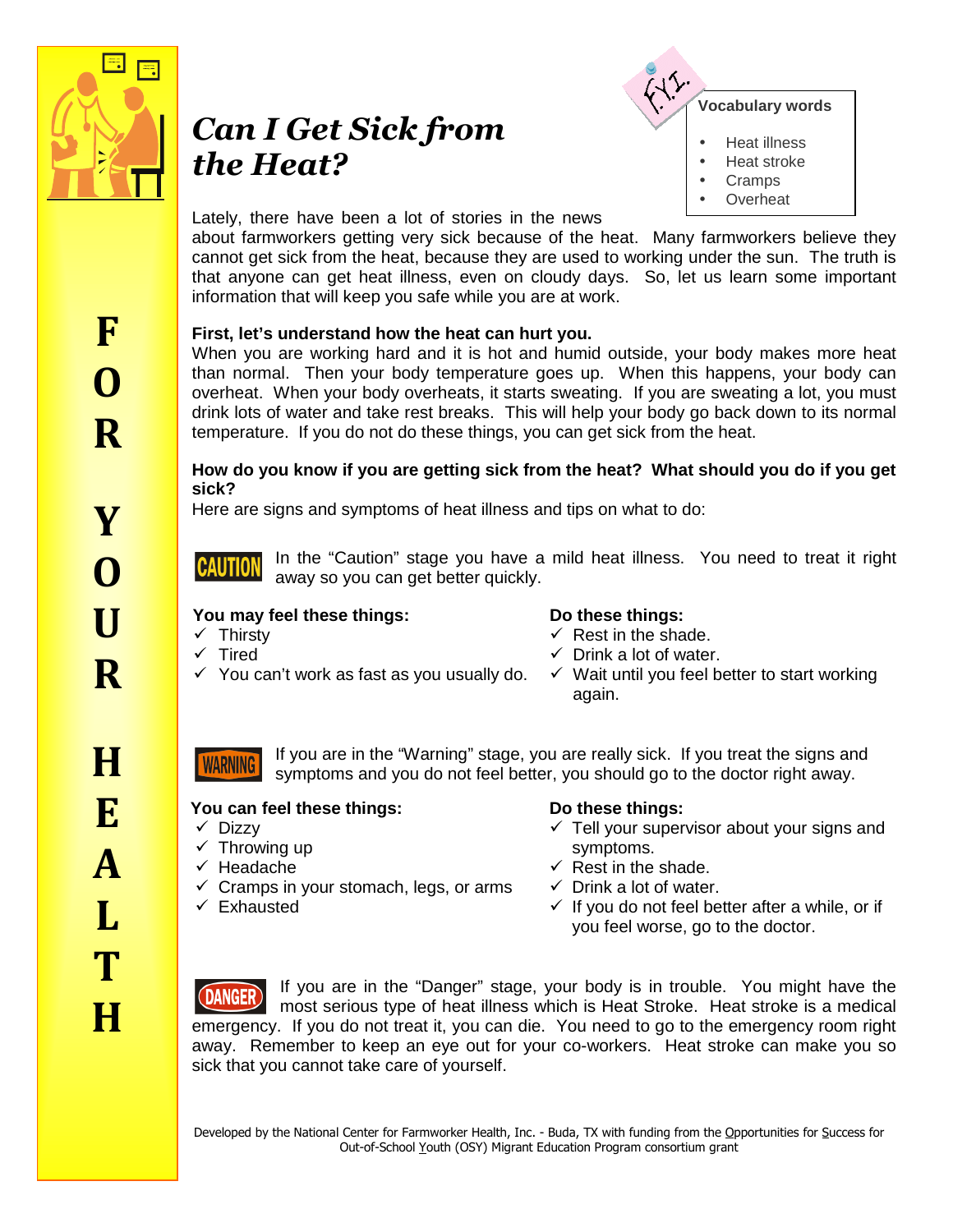

# (continued)

- $\checkmark$  Your skin might be hot and dry and turn red.
- $\checkmark$  Your heart might beat really fast.
- $\checkmark$  You might have trouble breathing.
- $\checkmark$  You might feel confused.
- $\checkmark$  You might pass out.

# **You might feel some of these things: Do this for the person with heat stroke:**

- $\checkmark$  Take them to the emergency room! or
- $\checkmark$  Ask your supervisor for help or call 911.
- $\checkmark$  While you wait for help, take the person inside or to rest in the shade.
- $\checkmark$  If the person is awake, give him/her water.
- $\checkmark$  If it is possible, pour cold water on his/her clothes and fan his/her body. If you do not feel better after a while, or if you feel worse, go to the doctor.

### **What Can You Do to Prevent Heat Illness?**

- $\checkmark$  Drink a liter of water every hour, even if you are not thirsty.
- $\checkmark$  Do not drink alcoholic beverages, like beer, during work days.
- $\checkmark$  Do not drink beverages with sugar or caffeine, like soda and coffee, while working. They make your body lose water.
- $\checkmark$  Take short breaks after every hour that you work. Taking a 5 minute break helps, especially on very hot days.
- $\checkmark$  Take breaks under a nearby tree or a shaded area. The shade helps you cool off.
- $\checkmark$  Wear light colored, cotton clothing, a shirt with long sleeves, and a wide brimmed hat. These things will help keep your body cool and keep the sun off your skin.

### Vocabulary & Definitions

- **Heat illness:** A heat illness happens when the body's temperature goes up and reaches a dangerous level and gets too hot. The body produces or absorbs more heat than it can get rid of. The body usually cools itself off by sweating, but sometimes sweating is not enough and heat illness can happen. A heat illness can be very mild, like a skin rash, or more serious, even heat stroke.
- **Heat stroke:** It is the most dangerous form of heat illness. It happens when the temperature of your body rises above 106° F. It can lead to death, if the person does not get medical attention right away.
- **Cramps:** It is a pain you feel when a muscle becomes very tight.
- **Overheat:** When you become so hot that you get sick.





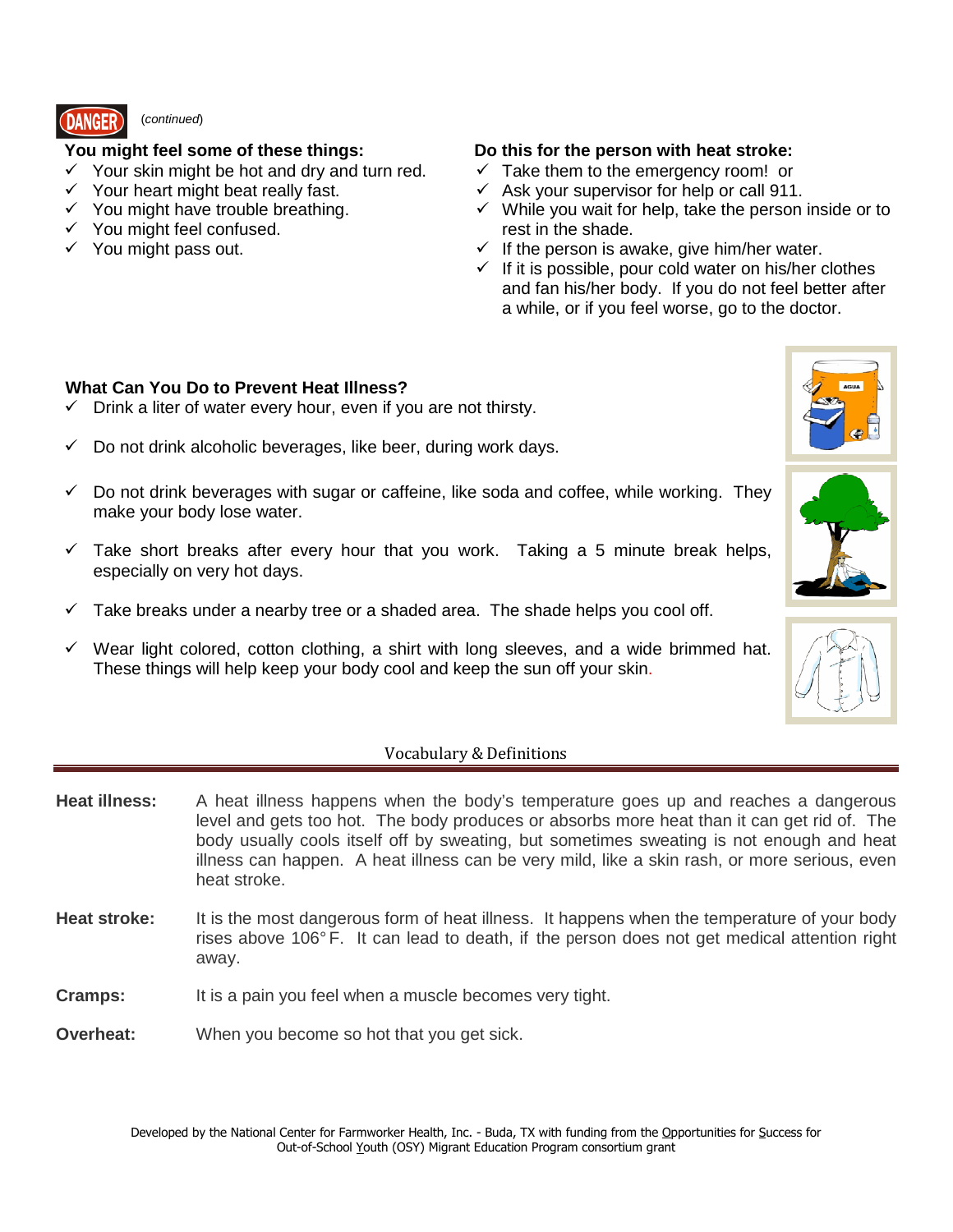

# Can I Get Sick from the Heat? Name: Practice Worksheet Date:

# **What is going on with Carlos?**

One day, Carlos was picking tomatoes, and he felt a little tired. He thought it was because of the beers he drank at a cookout the day before. It was not too hot outside, but it was very humid and there was no breeze. He was sweating a lot. An hour later, Carlos felt very thirsty, but the water was too far away, so he decided not to get a drink and kept working. At lunch, Carlos just ate a little, drank a soda, and went back to work. Two hours later, he felt like throwing up. He felt dizzy and had a bad headache. He was exhausted. He wondered what was wrong with him.

\_\_\_\_\_\_\_\_\_\_\_\_\_\_\_\_\_\_\_\_\_\_\_\_\_\_\_\_\_\_\_\_\_\_\_\_\_\_\_\_\_\_\_\_\_\_\_\_\_\_\_\_\_\_\_\_\_\_\_\_\_\_\_\_\_\_\_\_\_\_\_\_\_\_\_\_\_\_\_\_\_\_\_\_\_\_\_

\_\_\_\_\_\_\_\_\_\_\_\_\_\_\_\_\_\_\_\_\_\_\_\_\_\_\_\_\_\_\_\_\_\_\_\_\_\_\_\_\_\_\_\_\_\_\_\_\_\_\_\_\_\_\_\_\_\_\_\_\_\_\_\_\_\_\_\_\_\_\_\_\_\_\_\_\_\_\_\_\_\_\_\_\_\_\_

\_\_\_\_\_\_\_\_\_\_\_\_\_\_\_\_\_\_\_\_\_\_\_\_\_\_\_\_\_\_\_\_\_\_\_\_\_\_\_\_\_\_\_\_\_\_\_\_\_\_\_\_\_\_\_\_\_\_\_\_\_\_\_\_\_\_\_\_\_\_\_\_\_\_\_\_\_\_\_\_\_\_\_\_\_\_\_

\_\_\_\_\_\_\_\_\_\_\_\_\_\_\_\_\_\_\_\_\_\_\_\_\_\_\_\_\_\_\_\_\_\_\_\_\_\_\_\_\_\_\_\_\_\_\_\_\_\_\_\_\_\_\_\_\_\_\_\_\_\_\_\_\_\_\_\_\_\_\_\_\_\_\_\_\_\_\_\_\_\_\_\_\_\_\_

- 1. Does Carlos have a heat Illness? What are some of his symptoms?
- 2. What are the things that Carlos should have done?

# **Do you know how to prevent heat illness?**

Look at the pictures below and make a list of things you can do to prevent heat illness.

| <b>Example</b> |                                    |
|----------------|------------------------------------|
| 1.             | Drink a liter of water every hour. |
|                |                                    |
| 3.             |                                    |
|                |                                    |

**Fill in the Blank:** Listen to your teacher carefully and fill in the blank with the right word.

- 1. Anyone can get sick from the \_\_\_\_\_\_, even if you have worked in the heat your whole life.
- 2. The most dangerous times to work outside are when it is and humid, and there is no breeze. You can still get sick from the heat even if the sun is not out.
- 3. You can work for more hours and keep a faster pace if you give your body a chance to cool off in the for five minutes each hour.
- 4. Clothes that are cotton, lightweight, and that fit loosely will keep your skin \_\_\_\_\_\_\_. Do not forget to protect your neck and face with a wide brimmed \_\_\_\_\_\_\_.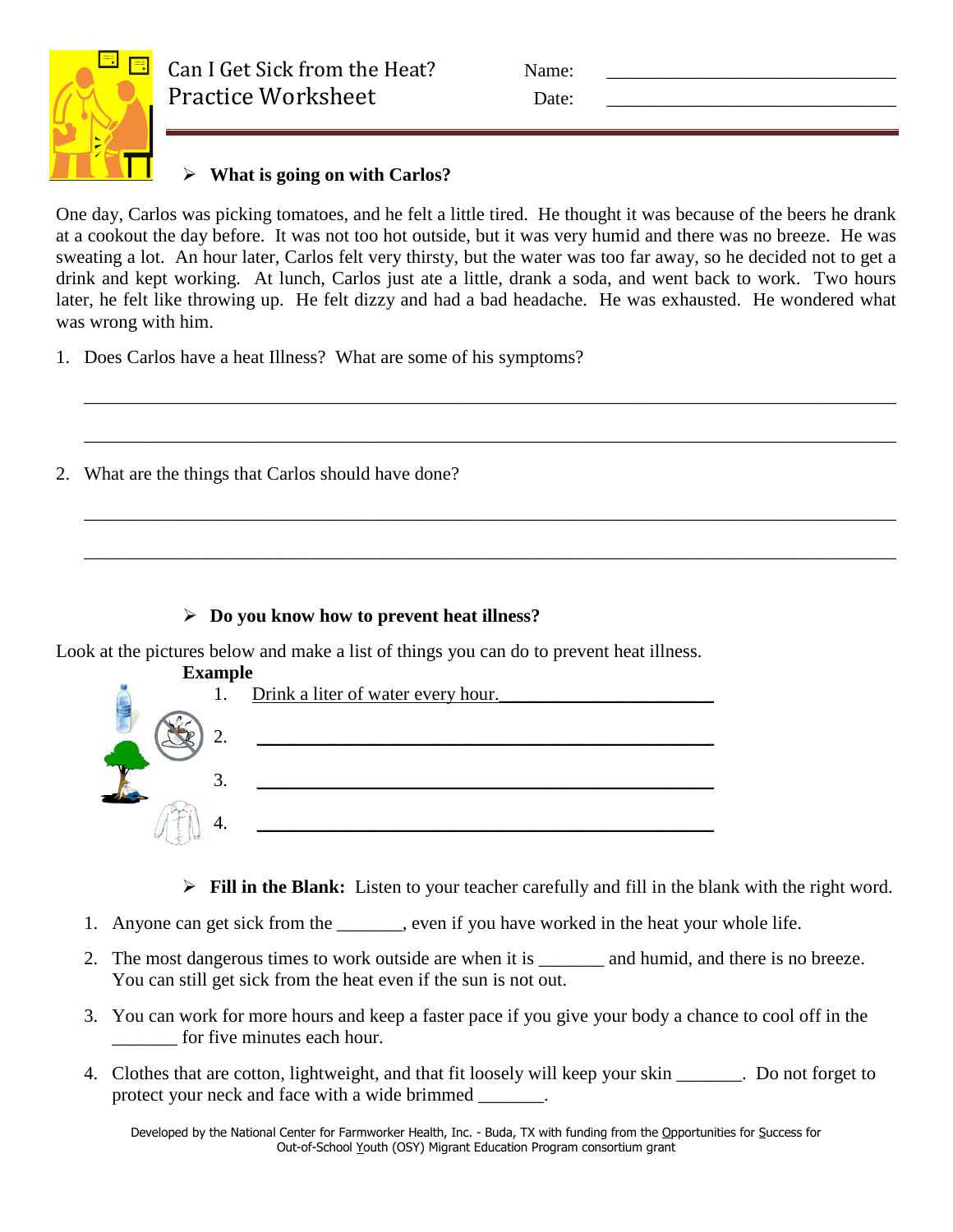## Lesson Plan

### Can I Get Sick from the Heat?

| <b>Materials needed</b>                             | <b>Handouts</b>                                                                                | <b>Estimated time</b> |
|-----------------------------------------------------|------------------------------------------------------------------------------------------------|-----------------------|
| Dry erase board and<br>dry erase markers<br>Pencils | • "Listening Activity" Handout<br><b>Skills Practice Worksheet</b><br>Pre-post Workshop Survey | 1 Hour                |

**NOTE TO INSTRUCTOR:** To accommodate the literacy levels and educational experiences of the participants, oral and/or group activities may be substituted for reading, writing, skills practice, and survey activities.

| <b>Elements</b>      | <b>Activities</b>                                                                                                               | <b>Notes</b>                                                                                                                                                                                                                                                               |
|----------------------|---------------------------------------------------------------------------------------------------------------------------------|----------------------------------------------------------------------------------------------------------------------------------------------------------------------------------------------------------------------------------------------------------------------------|
| Preparation          | Introduce the topic.<br>$\bullet$<br>Time: 5 minutes                                                                            | Have you heard about Heat Illnesses?<br>1.<br>How can you protect yourself from a Heat<br>2.<br>Illness?                                                                                                                                                                   |
|                      | <b>Conduct the Pre-Test</b><br>Time: 5 minutes                                                                                  | Distribute Pre-Test, and ask students to turn it<br>in when it is complete.                                                                                                                                                                                                |
|                      | Introduce the new<br>$\bullet$<br>vocabulary<br>Time: 5 minutes                                                                 | Write the vocabulary words on the board, and<br>ask the students to read them aloud. Ask the<br>students if they know what they mean.<br>Provide students with the definitions. Use<br>"Can I Get Sick from the Heat?" Lesson.                                             |
| <b>Instructions</b>  | Read the lesson on "Can I<br>$\bullet$<br>Get Sick from the Heat?"<br>Time: 10 minutes                                          | Instructor leads guided reading of topic.<br>$\bullet$<br>Students identify the vocabulary words by<br>$\bullet$<br>circling them in the lesson.                                                                                                                           |
|                      | Identify the vocabulary<br>words in the lesson<br>Time: 5 minutes                                                               | Activity 1: Students have 10 minutes to<br>complete this activity.<br>Activity 2: Ask students to look at the given<br>$\bullet$<br>pictures and the "Can I Get Sick from the<br>Heat?" health lesson, in order to respond to<br>this activity. Students have 5 minutes to |
|                      | Distribute and review the<br>skills practice worksheet<br>with the students, and ask<br>them to complete it<br>Time: 25 minutes | complete this activity.<br>Activity 3: Use the "Listening Activity"<br>$\bullet$<br>Handout and follow the instructions specified.<br>Students have 10 minutes to complete this<br>activity.                                                                               |
| <b>Concept Check</b> | <b>Conduct Post Test</b><br>$\bullet$<br>Time: 5 minutes                                                                        | Students complete Post Test.<br>$\bullet$                                                                                                                                                                                                                                  |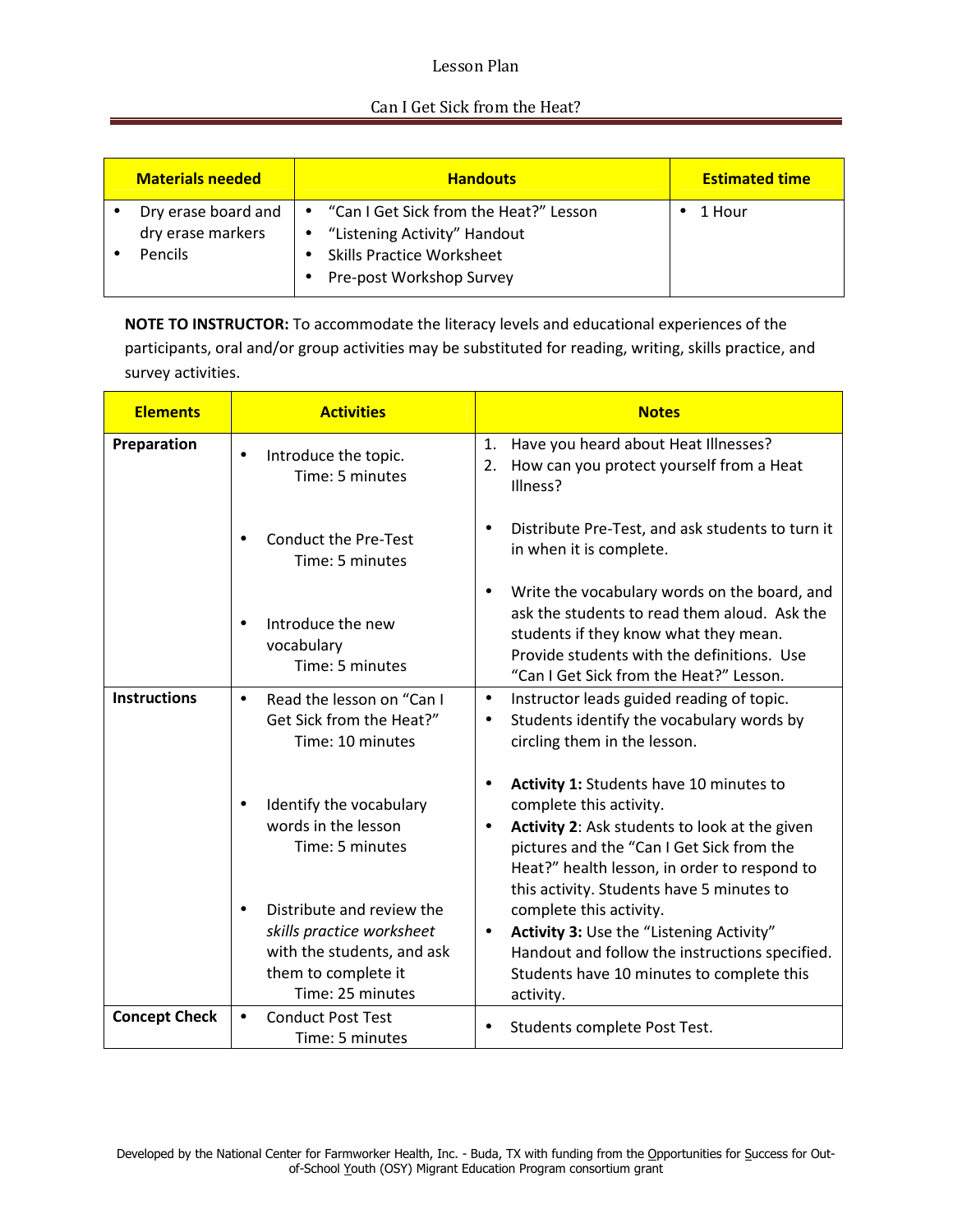| <b>Listening Activity</b> |                          |  |
|---------------------------|--------------------------|--|
|                           | <b>Fill in the Blank</b> |  |

**Purpose:** To practice listening comprehension **Time:** 10 minutes

- 1. Tell your students that in this activity they will practice their listening comprehension skills.
- 2. Let them know that you are going to read 4 statements out loud.
- 3. As you read them, they will need to figure out what the missing word is, so that they can fill in the blank on their work sheet.
- 4. If needed, repeat the statements two more times.
- 5. Once the students have filled in the blanks, write the missing words on the board so the students can make sure they have written them correctly.
- 6. Repeat each statement aloud, with the correct word inserted.

Fill in the Blank.

- 1. Anyone can get sick from the **HEAT,** even if you have worked in the heat your whole life.
- 2. The most dangerous times to work outside are when it is **HOT** and humid, and there is no breeze. You can still get sick from the heat even if the sun is not out.
- 3. You can work for more hours and keep a faster pace if you give your body a chance to cool off in the **SHADE** for five minutes each hour.
- 4. Clothes that are cotton are lightweight, and that fit loosely will keep your skin **COOL**. Do not forget to protect your neck and face with a wide brimmed **HAT**.